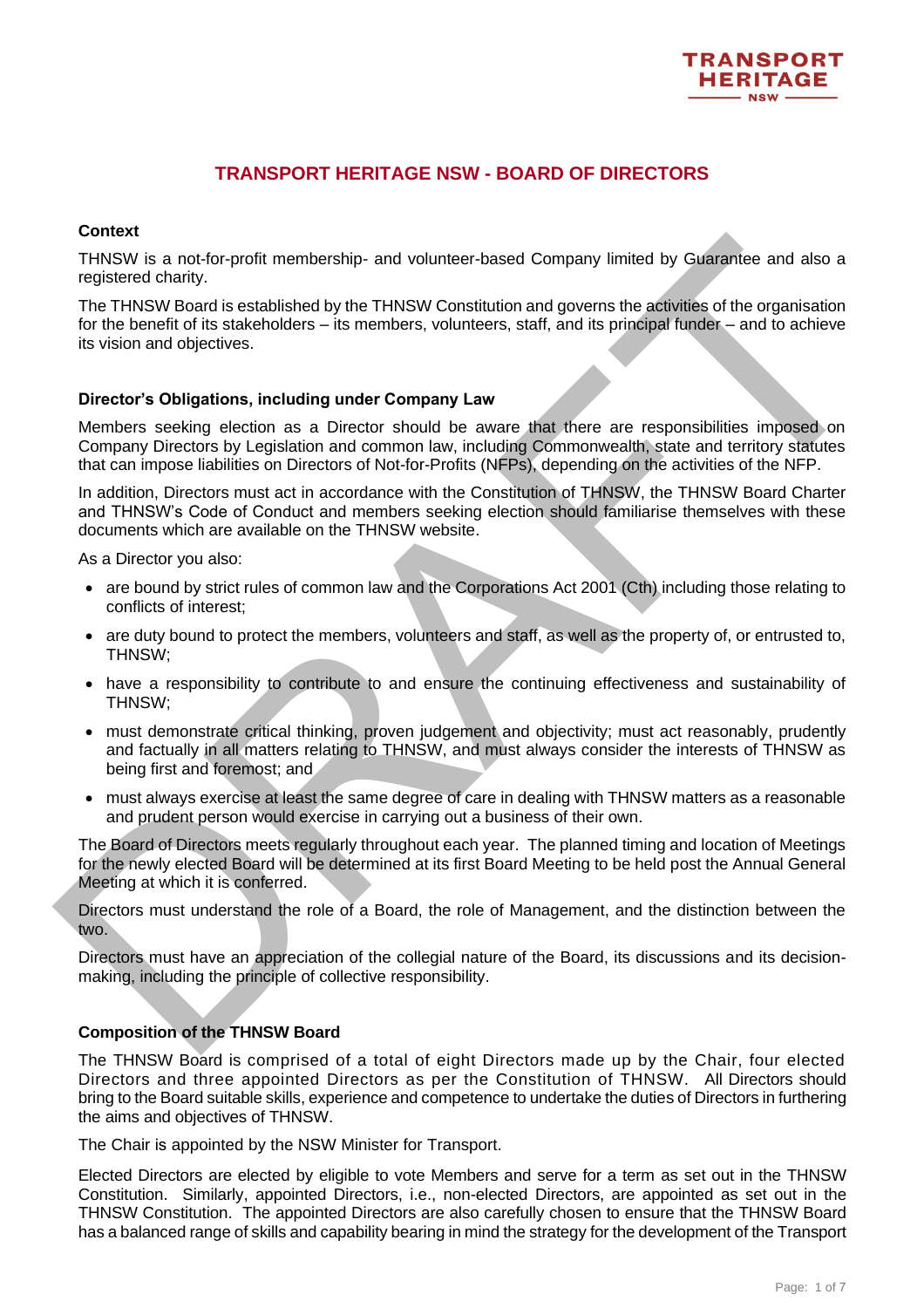

Heritage Sector in NSW and the importance of transport heritage assets to the NSW people.

The following paragraphs provide an overview of the role of the Board, and the role and expectations of Directors.

#### **Role of the THNSW Board**

The Board is responsible for:

- (a) the strategic direction, and for setting, communicating and actively promoting the vision, mission and values of THNSW. These are documented in THNSW's Strategic Plan;
- (b) compliance with statutory requirements, i.e., both legal and regulatory, and in the case of heritage rail the additional requirements relating to safety and its management under an effective Safety Management System (SMS); plus Workplace Health & Safety (WHS) as a people intensive organisation;
- (c) managing risk through the identification, assessment and appropriate management of risks that face THNSW;
- (d) stakeholder engagement and communications, promoting leadership and the betterment of the transport heritage sector in NSW;
- (e) setting THNSW's policy framework and ensuring that appropriate policies on significant matters and issues are in place and compliance with those policies;
- (f) monitoring organisational performance and facilitating THNSW to deliver on its purpose, including approving annual budgets, and building and enhancing THNSW's capacity and capabilities; and
- (g) fostering, communicating and promoting a strong, positive THNSW corporate culture grounded in integrity, ethical and responsible decision-making, merit, accountability, fairness and inclusion, and that is aligned to the achievement of THNSW's vision, mission and values.

#### **Role of Individual Directors**

All Directors must at all times:

- (a) act honestly, ethically, with integrity, and in good faith in the way that best promotes the interests, confidence in and success of THNSW;
- (b) only exercise their powers under the terms that were granted and for a proper purpose, exercise due care and diligence in discharging their responsibilities, and demonstrate commercial reasonableness in their decisions;
- Rele of the THNSW: Beart<br>
The Botter Strepposite for:<br>
The Botter Strepposite forcino, and for setting, communicating and actively promoting the vision, mission and<br>
via the strategic direction, and for setting. communicat (c) not gain personally from being a Director and never act in their private interest nor in the interest of any associated person by not allowing such interest to conflict with or take precedence in any way over the interests of THNSW;
	- (d) be aware of conflicts of interest by always being open and transparent in fully disclosing actual or potential conflicts and withdrawing from any discussion or decisions where this is an actual or potential issue;
	- (e) not divulge any confidential information or commercially sensitive information inappropriately, nor make improper use of information gained through their position of Director;
	- (f) undertake diligent analysis of all proposals placed before the Board;
	- (g) make reasonable inquiries to ensure that THNSW is operating efficiently, effectively and legally towards achieving its goals;
	- (h) act in accordance with their statutory responsibilities and common law; and
	- (i) uphold THNSW's Code of Conduct, and the highest standards of ethics, probity and safety.

Directors should also be prepared to serve on Board Subcommittees and contribute their expertise to the effective and efficient governance of THNSW.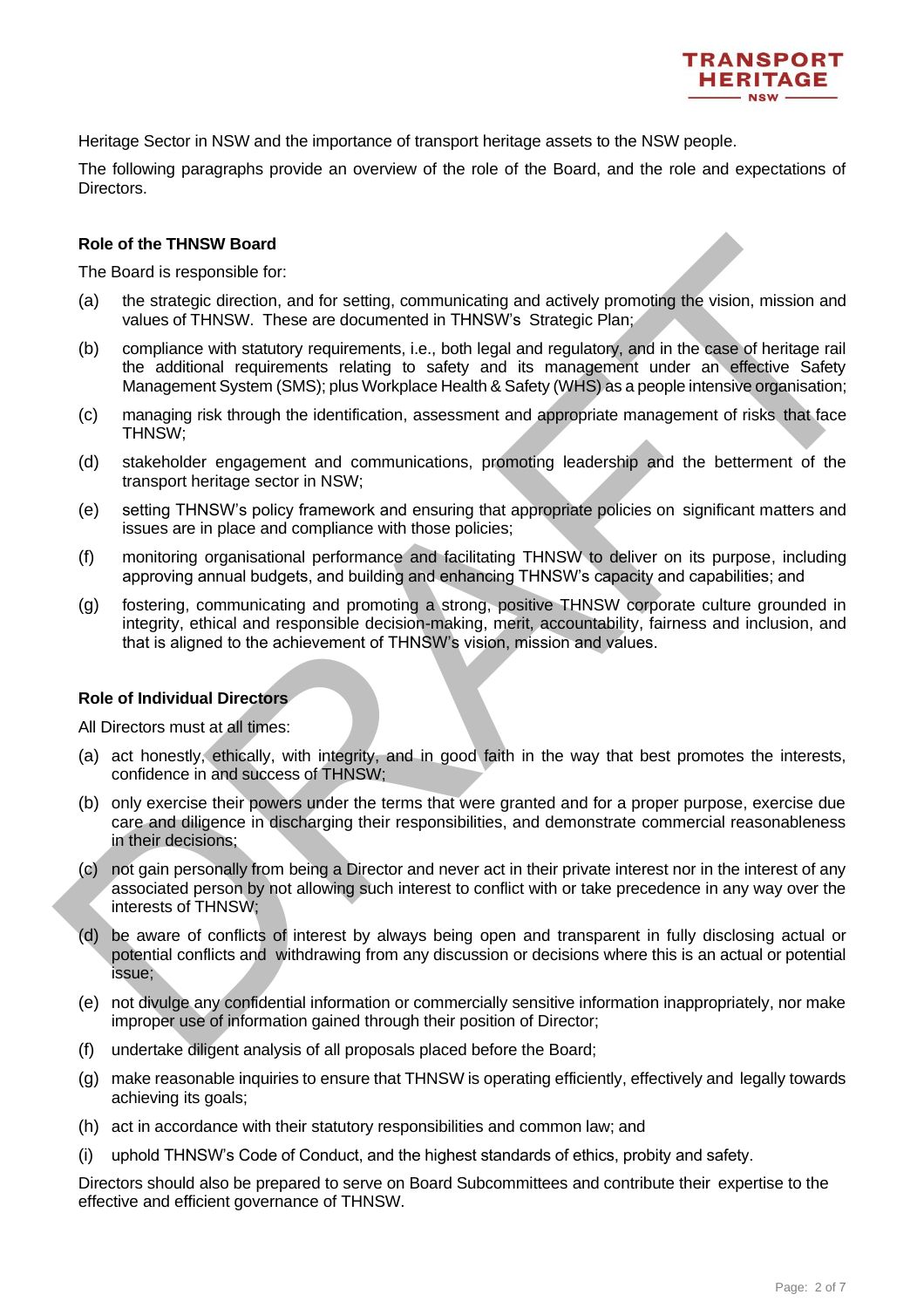

# **Expectations of Directors**

All Directors are expected to:

- (a) commit to the role of Director and at all times support the Board to perform its functions;
- (b) familiarise themselves with their duties and legal responsibilities, the Constitution of THNSW, Board Charter and THNSW's responsibilities under Legislation;
- (c) not have the same detailed knowledge of THNSW as the management team, however to familiarise themselves enough with THNSW operations, products, programs and events, and its members, volunteers and staff, to govern effectively in their capacity as a Director;
- (d) regularly attend Board Meetings and participate actively in the Board's decision-making processes (and Committee meetings where applicable) and by whatever means they are conducted, i.e., face-to-face and/or virtual meetings, email discussions and/or Circular Resolutions, or other as may be required;
- (e) make available the necessary time to prepare for Board Meetings; inform themselves fully by reading Minutes, Reports and any other Board Meeting papers; and undertake consultation or research to support and promote discussion of Board Agenda Items;
- (f) always act in the best interests of THNSW, understanding that decisions made by the Board are binding on all Directors collectively and individually as a decision of the Company, including on future Directors of the Board;
- (g) endeavour to reach consensus decisions; express any dissenting views and have these minuted however in the best interests of the Board defer to and support the final decision made;
- (h) demonstrate commitment, loyalty and support to THNSW publicly; be prepared to attend THNSW (and other) events or functions and if necessary publicly represent THNSW;
- (i) support and promote THNSW's Strategic Plan, contributing to the planning and execution of initiatives and activities to deliver the outcomes of the Strategic Plan and the overall success of THNSW;
- (j) perform their duties in a professional manner, including appropriate conduct, acting with honesty, integrity, impartiality, conscientiousness, care, fairness, skill, diligence, and ensuring decisions by the Board are made on the basis of factual information;
- (k) comply with THNSW's Safety Management System (SMS), Work Health Safety (WHS), all other THNSW Policies and Procedures, and applicable legislation and regulations to ensure a safe, healthy and supportive work environment, including having a current Working With Children Check (WWCC) clearance at all times.
- (l) upon election relinquish any voluntary permanent or appointed specific positions held within THNSW's organisation (this does not include regular general volunteering or ad-hoc volunteering roles) to allow another volunteer to undertake that role and remove of any potential for conflict of interest;
- (m) upon appointment to the Board undertake any induction provided;
- Charter and THNSW) are reportations and increasing the registration and evolution the method of the method of the state of the state of the state of the state of the state of the state of the state of the state of the stat (n) undertake and successfully complete an applicable company director's course(s) as soon as practical after election (unless recently completed) and also during the term as a Director, plus participate in individual and team development activities to contribute to the continuous improvement of the THNSW Board itself. THNSW will reimburse or pay for any approved training for Directors in accordance with the THNSW Expenses Policy.

## **Review of Nominations for Directors**

The Company Secretary or appointed delegate will convene a Review Panel who will review all nominations received to confirm that the information provided by the individual candidates is complete and the nominee is eligible to stand for election.

For the 2022 election of Elected Directors, the Chair of the Board and Company Secretary will form the Review Panel to review all nominations received.

Before the review process commences, the list of candidates will be examined to ensure that any actual or potential conflicts of interest can be declared and appropriately addressed prior to the review of individual candidate nominations.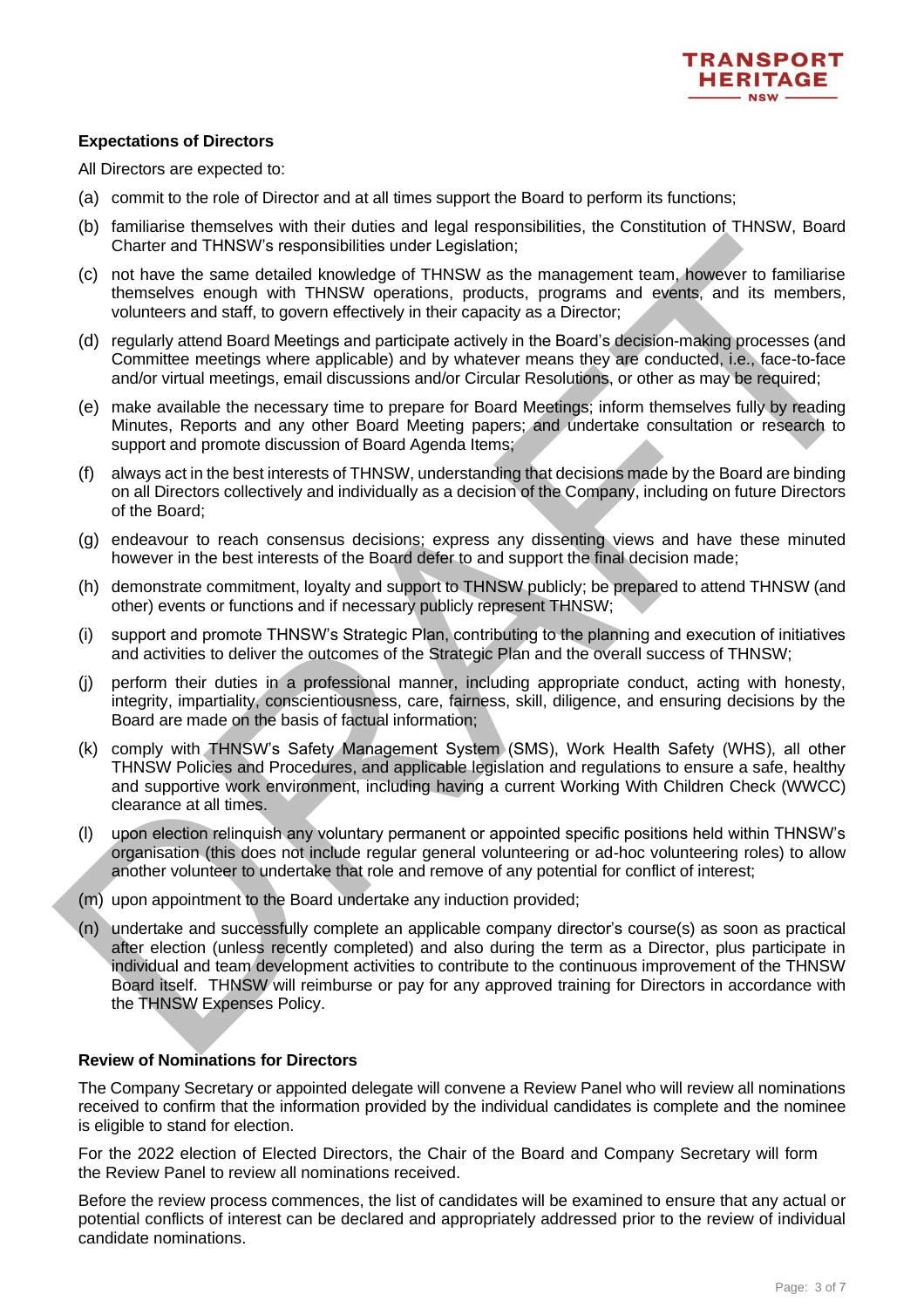

The review process will:

- (a) confirm that each nominee is eligible to hold the position of Elected Director including the requirements of the THNSW Constitution
- (b) confirm that each nominee is not a bankrupt,
- (c) confirm that each nominee has not been disqualified under the Corporations Act,
- (d) confirm that the information provided by each nominee satisfies the nomination requirements, including valid signatures.

# **Election of Elected Directors**

# **Desired Specific Skills for the THNSW Board of Directors**

## **Table of Desired Specific Management/Governance Skills/Experience**

| (c)                                                                                                                                                                                                                                                                                                                                                                                                                  | confirm that each nominee has not been disqualified under the Corporations Act,         |                                                            |                                                                                                           |
|----------------------------------------------------------------------------------------------------------------------------------------------------------------------------------------------------------------------------------------------------------------------------------------------------------------------------------------------------------------------------------------------------------------------|-----------------------------------------------------------------------------------------|------------------------------------------------------------|-----------------------------------------------------------------------------------------------------------|
| (d)<br>valid signatures.                                                                                                                                                                                                                                                                                                                                                                                             |                                                                                         |                                                            | confirm that the information provided by each nominee satisfies the nomination requirements, including    |
| All such nominations meeting the nomination requirements will be forwarded for election.                                                                                                                                                                                                                                                                                                                             |                                                                                         |                                                            |                                                                                                           |
| <b>Election of Elected Directors</b>                                                                                                                                                                                                                                                                                                                                                                                 |                                                                                         |                                                            |                                                                                                           |
| Immediately after nominations have closed (at least 30 days prior to the AGM) the Company Secretary will<br>When the Company Secretary is also an elected Director whose term as a Director is eligible for election, the<br>Company Secretary will appoint an appropriate delegate who is not able to contest election to carry out this<br>role.                                                                   |                                                                                         |                                                            | prepare a list of the names of nominees and collate the supporting evidence provided by these candidates. |
| If the number of candidates who address the selection criteria is greater than the number of positions required<br>to be elected, then the names and the information provided by these candidates in support of their<br>nominations will be made available via the THNSW website to every eligible to vote member for a ballot at<br>least 21 days before the AGM and in accordance with the Constitution of THNSW. |                                                                                         |                                                            |                                                                                                           |
| Desired Specific Skills for the THNSW Board of Directors                                                                                                                                                                                                                                                                                                                                                             |                                                                                         |                                                            |                                                                                                           |
| All Directors should bring to the Board suitable skills, experience and competence to undertake the duties<br>of Directors in furthering the aims and objectives of THNSW. It is important that Directors are elected or<br>chosen such that the THNSW Board has a diverse and balanced range of skills and capability.                                                                                              |                                                                                         |                                                            |                                                                                                           |
| Directors must understand the role of a Board, the role of Management, and the distinction between the<br>two.                                                                                                                                                                                                                                                                                                       |                                                                                         |                                                            |                                                                                                           |
| Directors must have an appreciation of the collegial nature of the Board, its discussions and its decision-<br>making, including the principle of collective responsibility.                                                                                                                                                                                                                                         |                                                                                         |                                                            |                                                                                                           |
| maximising the Board's ability to perform effectively and in the best interests of THNSW, include such areas<br>as:<br>Table of Desired Specific Management/Governance Skills/Experience                                                                                                                                                                                                                             |                                                                                         |                                                            | The areas of leadership and management skills, experience and expertise required for Directors, aimed at  |
| Tourism and/or leisure<br>attractions                                                                                                                                                                                                                                                                                                                                                                                | General management in<br>a large, complex<br>organisation (public or<br>private sector) | Not-for-Profit/Charity<br>and/or volunteer<br>organisation | Safety                                                                                                    |
| Asset management in an<br>asset-intensive<br>organisation or industry                                                                                                                                                                                                                                                                                                                                                | <b>Transport Industry</b>                                                               | Financial and/or legal                                     | Heritage, museum<br>and/or conservation/<br>preservation                                                  |
| Key Stakeholder<br>engagement and<br>relationship management                                                                                                                                                                                                                                                                                                                                                         | Public relations,<br>education, marketing<br>and/or communications                      | Commerce, business<br>and/or product<br>development        | Private and Corporate<br>Fundraising and In-kind<br>Programs                                              |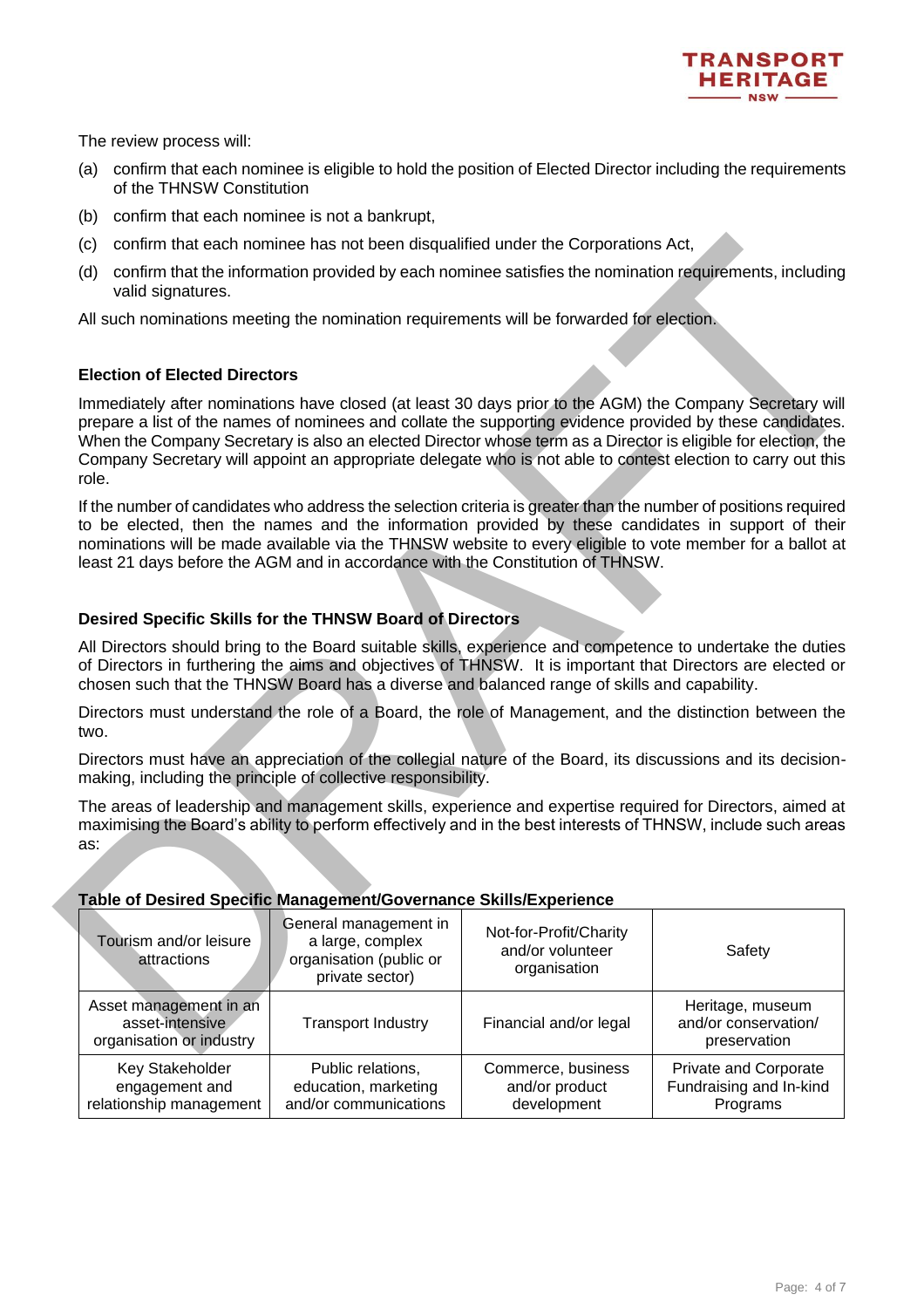

#### **Election Statement by potential Directors**

Prospective Directors will be asked to provide a statement of **no more the two (2) A4 pages** in Arial 11 point font outlining their skills, knowledge and experience for the consideration by Voting Members when casting their vote.

All candidates for election will also have the opportunity to provide a short two (2) minute video message to accompany their written message. More detailed guidance can be provided upon request.

An decompany that window measures the transformation of the provided upon receipts when measures to the propose state and only and the company that window measures to recent one in the propose the company that we also also The two-page statement and video message, if the candidate chooses to record one, for each Prospective Director will be made available to the membership on the THNSW website on or before the date on which the Notice of AGM is published for members on the THNSW website.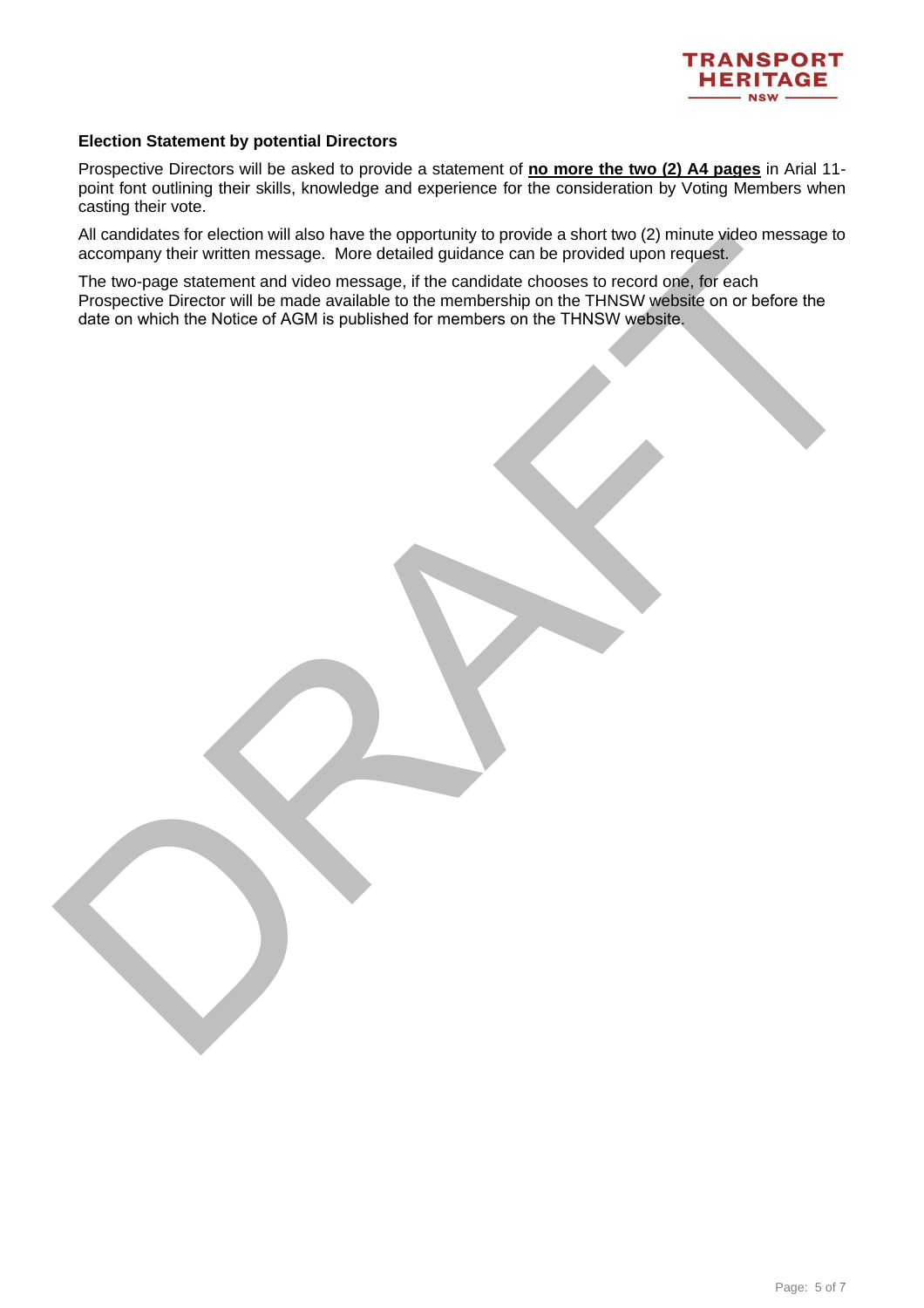

# **NOMINATION FOR ELECTION AS A THNSW BOARD DIRECTOR**

# **1. Personal Information**

|                                     | <b>Full Name</b>                                                                                                     |                                                                                                                                                                                                                               |
|-------------------------------------|----------------------------------------------------------------------------------------------------------------------|-------------------------------------------------------------------------------------------------------------------------------------------------------------------------------------------------------------------------------|
|                                     | Membership #                                                                                                         |                                                                                                                                                                                                                               |
| Include a recent<br>passport-size   | Member since                                                                                                         |                                                                                                                                                                                                                               |
| photograph<br>(approx. 35mm x 35mm) | List of recent<br>involvement in<br><b>THNSW</b> activities<br>(e.g., volunteering,<br>membership of<br>groups, etc) |                                                                                                                                                                                                                               |
|                                     |                                                                                                                      | Please note that you must be a current financial member at the time your nomination is received, at the time of<br>the AGM and possible election to the THNSW Board, and once elected at all times whilst you are a Director. |
| THNSW Board.                        |                                                                                                                      | List any current formal qualifications that your hold that are relevant to your nomination for election to the                                                                                                                |
|                                     |                                                                                                                      |                                                                                                                                                                                                                               |

You may make a written statement of no more the two (2) A4 pages in Arial 11-point font outlining your skills, knowledge and experience that you would bring to the THNSW Board and why you are seeking election for the consideration by Voting Members when casting their vote.

You may also provide a short two (2) minute video recording.

(Note: This will be published on the THNSW website)

THNSW reserves the right to edit any material which may be offensive or not in accordance with its Code of Conduct. Any editing will be advised prior to publication.